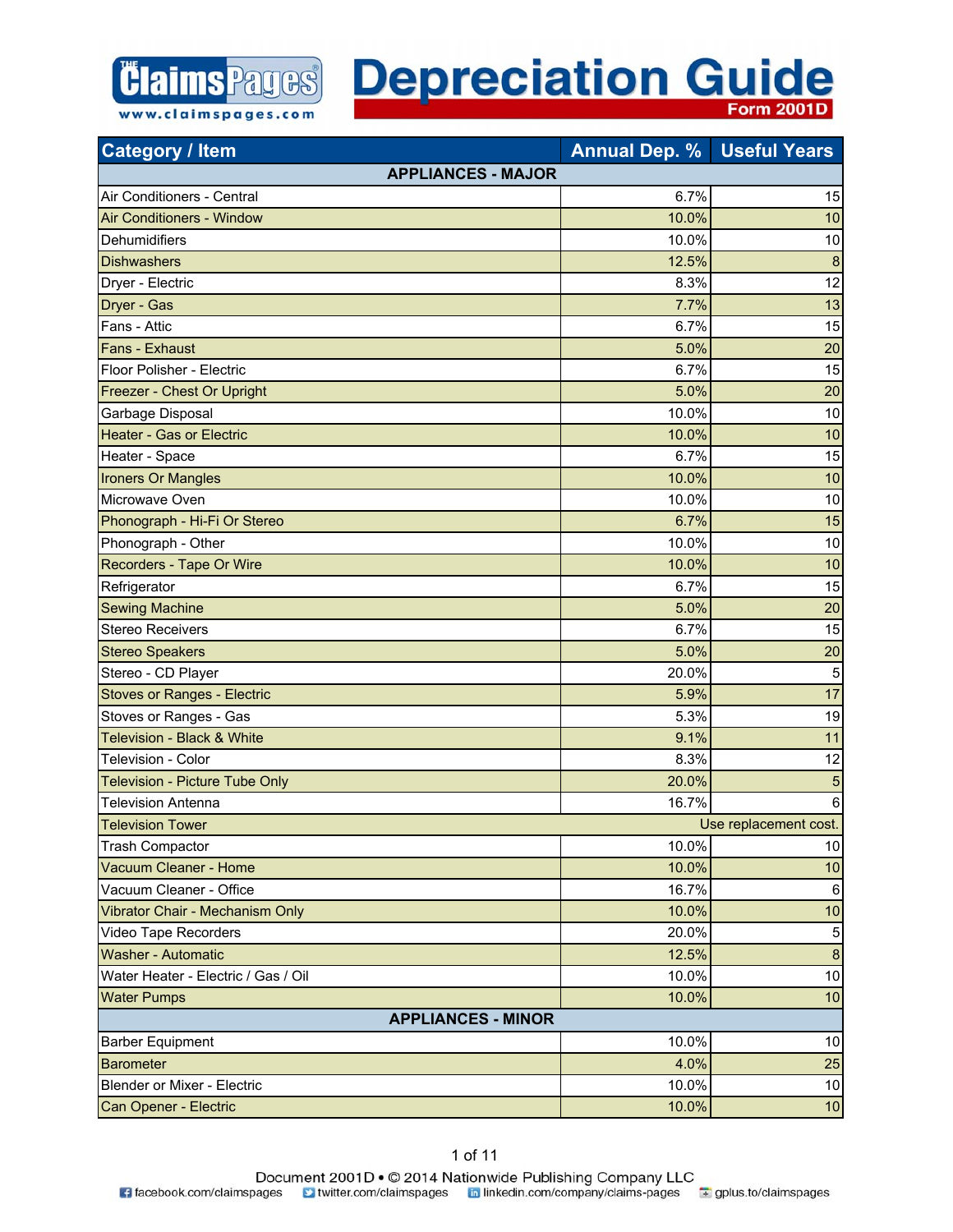

| <b>Category / Item</b>                                                                                                                                 | <b>Annual Dep. % Useful Years</b> |                           |
|--------------------------------------------------------------------------------------------------------------------------------------------------------|-----------------------------------|---------------------------|
| <b>APPLIANCES - MINOR (CONT.)</b>                                                                                                                      |                                   |                           |
| CB Radio :: No depreciation if loss occurs within one year of purchase date, then not less than 1% per month from<br>date of purchase to date of loss. |                                   |                           |
| <b>Coffee Grinders</b>                                                                                                                                 | 20.0%                             | 5                         |
| Coffee Maker                                                                                                                                           | 10.0%                             | 10                        |
| <b>Electric Blankets</b>                                                                                                                               | 10.0%                             | 10                        |
| <b>Electric Clocks</b>                                                                                                                                 | 6.7%                              | 15                        |
| <b>Fans - Electric</b>                                                                                                                                 | 10.0%                             | 10                        |
| Frying Pan - Electric                                                                                                                                  | 10.0%                             | 10                        |
| Hair Dryer - Electric                                                                                                                                  | 10.0%                             | 10                        |
| Hand Vibrator - Electric Massage                                                                                                                       | 10.0%                             | 10                        |
| <b>Heating Pad - Electric</b>                                                                                                                          | 10.0%                             | 10                        |
| Iron - Electric Including Steam                                                                                                                        | 10.0%                             | 10                        |
| <b>Ironing Board</b>                                                                                                                                   | 6.7%                              | 15                        |
| Ironing Board Cover                                                                                                                                    | 50.0%                             | $\boldsymbol{2}$          |
| Knife - Electric                                                                                                                                       | 10.0%                             | 10                        |
| Knife Sharpener - Electric                                                                                                                             | 10.0%                             | 10                        |
| Radio - Console / Portable / Table                                                                                                                     | 10.0%                             | 10                        |
| Roaster - Electric                                                                                                                                     | 10.0%                             | 10                        |
| Scales - Bathroom                                                                                                                                      | 10.0%                             | 10                        |
| Shaver - Electric                                                                                                                                      | 10.0%                             | 10                        |
| <b>Toaster - Electric</b>                                                                                                                              | 14.3%                             | $\overline{7}$            |
| Vaporizer                                                                                                                                              | 10.0%                             | 10                        |
| <b>Waffle Iron</b>                                                                                                                                     | 10.0%                             | 10                        |
| <b>AUTOMOTIVE</b>                                                                                                                                      |                                   |                           |
| <b>Batteries</b>                                                                                                                                       | 33.3%                             | $\ensuremath{\mathsf{3}}$ |
| <b>Convertible Tops</b>                                                                                                                                | 25.0%                             | $\overline{\mathbf{4}}$   |
| Paint Jobs                                                                                                                                             | 14.3%                             | $\overline{7}$            |
| Radios & Accessories                                                                                                                                   | 10.0%                             | 10                        |
| Seat & Floor Coverings                                                                                                                                 | 25.0%                             | 4                         |
| <b>Tires</b>                                                                                                                                           | 33.3%                             | 3                         |
| <b>AWNINGS</b>                                                                                                                                         |                                   |                           |
| Awnings - Cloth                                                                                                                                        | 20.0%                             | $\mathbf 5$               |
| <b>BABY ITEMS</b>                                                                                                                                      |                                   |                           |
| <b>Bassinets</b>                                                                                                                                       | 10.0%                             | $10$                      |
| Carriages                                                                                                                                              | 10.0%                             | 10                        |
| <b>BASKETS &amp; HAMPERS</b>                                                                                                                           |                                   |                           |
| Metal                                                                                                                                                  | 10.0%                             | $10$                      |
| <b>Plastic</b>                                                                                                                                         | 20.0%                             | 5                         |
| Wicker                                                                                                                                                 | 20.0%                             | $\mathbf 5$               |
| <b>BEDDING</b>                                                                                                                                         |                                   |                           |
| Blankets - Cotton                                                                                                                                      | 10.0%                             | 10                        |
| <b>Blankets - Electric</b>                                                                                                                             | 10.0%                             | 10                        |
| Blankets - Wool                                                                                                                                        | 5.0%                              | 20                        |
| Box Springs - Box - Double                                                                                                                             | 5.0%                              | 20                        |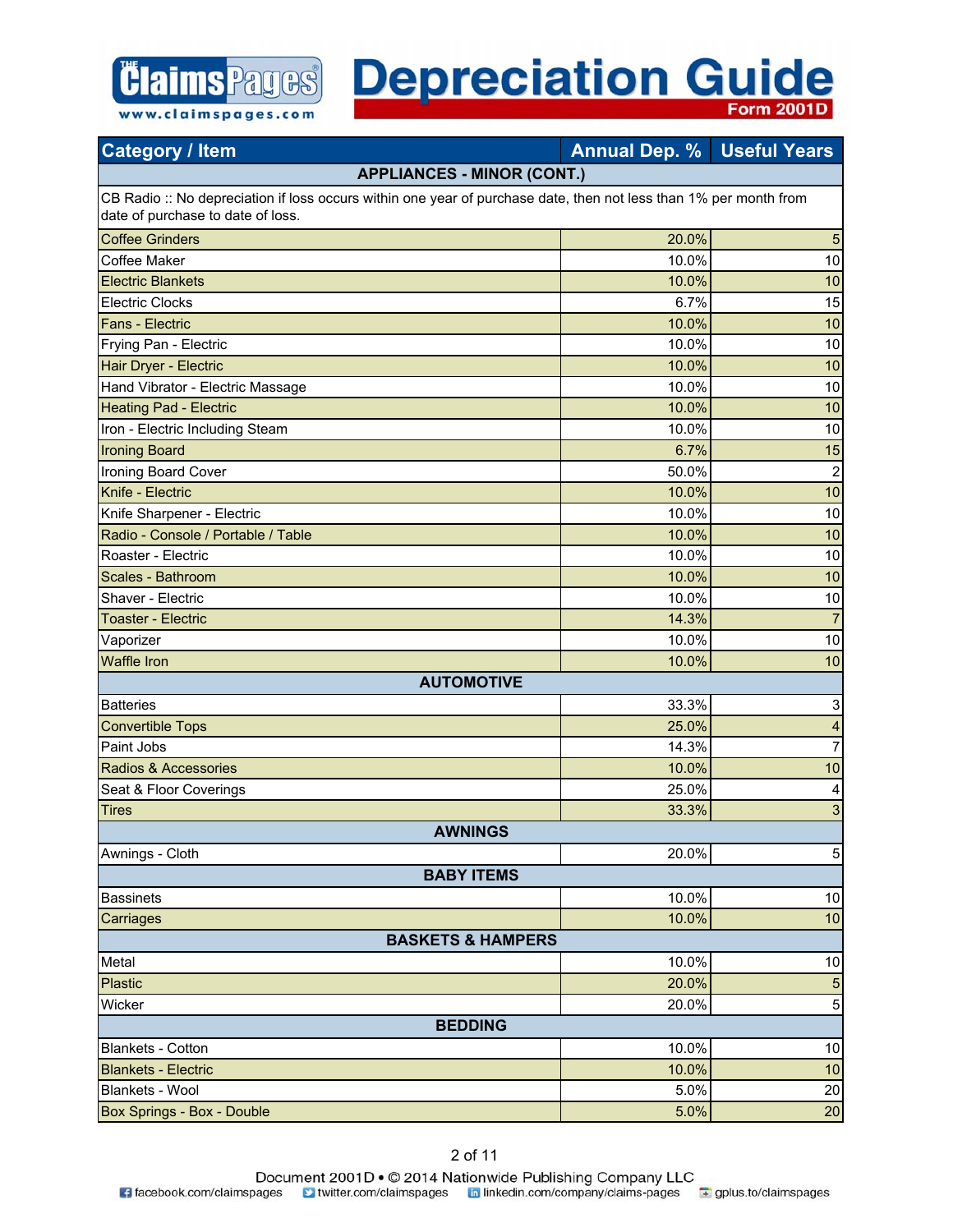

| <b>Category / Item</b>            | <b>Annual Dep. % Useful Years</b>                               |                              |
|-----------------------------------|-----------------------------------------------------------------|------------------------------|
|                                   | <b>BEDDING (CONT.)</b>                                          |                              |
| Box Springs - Box - King          | 5.0%                                                            | 20                           |
| Box Springs - Box - Single        | 5.0%                                                            | 20                           |
| Box Springs - Coil - Double       | 5.0%                                                            | 20                           |
| <b>Comforters</b>                 | 5.0%                                                            | 20                           |
| Mattress Covers or Pads           | 20.0%                                                           | 5                            |
| <b>Mattress - Double</b>          | 5.0%                                                            | 20                           |
| Mattress - King                   | 5.0%                                                            | 20                           |
| Mattress - Single                 | 5.0%                                                            | 20                           |
| <b>Pillow Cases</b>               | 20.0%                                                           | 5                            |
| Quilts                            | 5.0%                                                            | 20                           |
| <b>Sheets</b>                     | 20.0%                                                           | 5                            |
| Spreads                           | 10.0%                                                           | 10                           |
|                                   | <b>BOOKS</b>                                                    |                              |
| Fiction & Non-fiction             |                                                                 | Use 60% of replacement cost. |
| Paperbacks                        |                                                                 | Use 50% of replacement cost. |
| Reference - General Knowledge     | 4.0%                                                            | 25                           |
| Reference - Science/Engineering   | 20.0%                                                           | 5                            |
|                                   | <b>BOXES</b>                                                    |                              |
| Boxes - Cigarette, Collar, Jewel  | 5.0%                                                            | 20                           |
|                                   | <b>CAMERAS</b>                                                  |                              |
| <b>Over \$50</b>                  | 5.0%                                                            | 20                           |
| Under \$50                        | 10.0%                                                           | 10                           |
|                                   | <b>CARPETS &amp; RUGS</b>                                       |                              |
| \$1296 - \$2095 Per Yard Cost New | 6.7%                                                            | 15                           |
| \$2096 Per Yard & Above Cost New  | 5.9%                                                            | 17                           |
| \$595 Per Yard or Less Cost New   | 14.3%                                                           | $\overline{7}$               |
| \$596 - \$995 Per Yard Cost New   | 10.0%                                                           | 10                           |
| \$996 - \$1295 Per Yard Cost New  | 8.3%                                                            | 12                           |
| <b>Genuine Orientals</b>          | 4.0%                                                            | 25                           |
|                                   | <b>CHINA &amp; GLASSWARE</b>                                    |                              |
| China & Glassware                 | Use actual value or 90% of replacement cost, whichever is less. |                              |
|                                   | <b>CLOCKS</b>                                                   |                              |
| Grandfather (Type)                | 3.3%                                                            | 30                           |
| Over \$25 Cost New                | 5.0%                                                            | 20                           |
| Under \$25 Cost New               | 10.0%                                                           | 10                           |
|                                   | <b>CLOTHING - CHILDREN'S</b>                                    |                              |
| All Except Coats                  | 50.0%                                                           | $\overline{2}$               |
| Coats                             | 33.3%                                                           | 3                            |
| <b>Dresses</b>                    | 50.0%                                                           | $\overline{2}$               |
| Hats / Bonnets                    | 100.0%                                                          | $\mathbf{1}$                 |
| Jackets                           | 33.3%                                                           | 3                            |
| <b>Play Clothes</b>               | 100.0%                                                          | $\mathbf{1}$                 |
| Shoes                             | 100.0%                                                          | $\mathbf{1}$                 |
| <b>Snow Suits</b>                 | 50.0%                                                           | $\overline{\mathbf{c}}$      |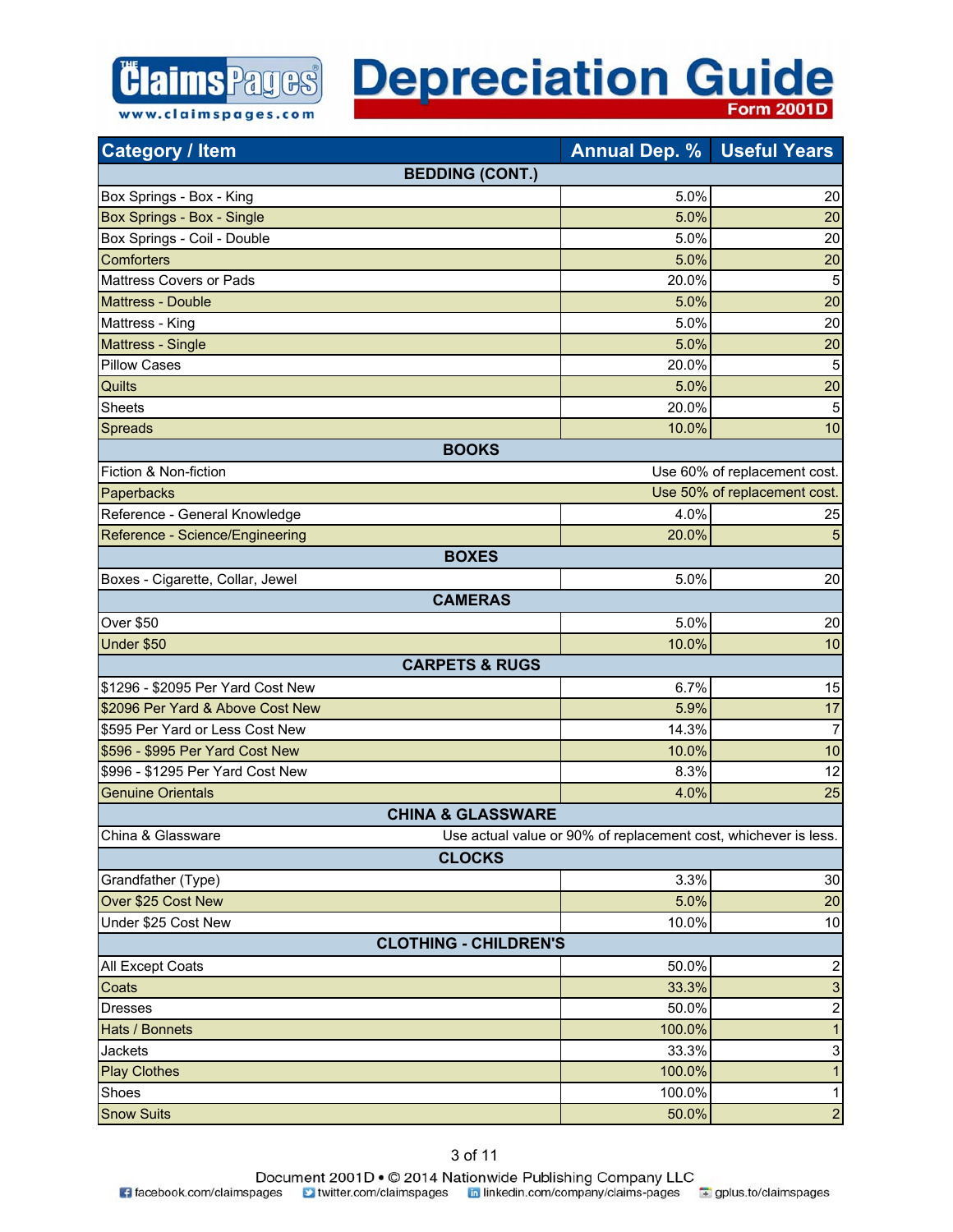

#### **Depreciation Guide Form 2001D**

|                           | <b>CLOTHING - CHILDREN'S (CONT.)</b> |                              |
|---------------------------|--------------------------------------|------------------------------|
| Suits                     | 50.0%                                | $\overline{\mathbf{c}}$      |
| <b>Undergarments</b>      | 100.0%                               | 1                            |
| <b>CLOTHING - MEN'S</b>   |                                      |                              |
| <b>Bathing Suits</b>      | 50.0%                                | $\overline{\mathbf{c}}$      |
| Caps                      | 20.0%                                | 5                            |
| Coats / Fur               | 10.0%                                | 10                           |
| <b>Formal Wear</b>        | 20.0%                                | 5                            |
| Gloves                    | 20.0%                                | 5                            |
| <b>Handkerchiefs</b>      | 33.3%                                | 3                            |
| Hats                      | 20.0%                                | 5                            |
| <b>Leather Jackets</b>    | 20.0%                                | 5                            |
| Miscellaneous Items       | 33.3%                                | 3                            |
| <b>Neckties</b>           | 100.0%                               | $\mathbf{1}$                 |
| Overcoats                 | 20.0%                                | 5                            |
| Pajamas                   | 33.3%                                | 3                            |
| Raincoats                 | 20.0%                                | 5                            |
| <b>Robes</b>              | 50.0%                                | $\overline{\mathbf{c}}$      |
| <b>Shirts</b>             | 33.3%                                | 3                            |
| <b>Shoes</b>              | 33.3%                                | 3                            |
| Slacks                    | 20.0%                                | 5                            |
| Sleepwear                 | 50.0%                                | $\overline{a}$               |
| Sneakers                  | 100.0%                               | 1                            |
| <b>Socks</b>              | 33.3%                                | 3                            |
| Sport Coats               | 20.0%                                | 5                            |
| <b>Suits</b>              | 20.0%                                | 5                            |
| Sweaters                  | 20.0%                                | 5                            |
| <b>Top Coats</b>          | 20.0%                                | 5                            |
| Underwear                 | 33.3%                                | 3                            |
| <b>Uniforms</b>           |                                      | Use 50% of replacement cost. |
| Vests                     | 50.0%                                | $\overline{\mathbf{c}}$      |
| <b>Working Clothes</b>    | 50.0%                                | $\overline{a}$               |
| <b>CLOTHING - WOMEN'S</b> |                                      |                              |
| Aprons                    | 100.0%                               | 1                            |
| <b>Blouses</b>            | 33.3%                                | 3                            |
| <b>Cloth Coats</b>        | 20.0%                                | 5                            |
| <b>Dresses</b>            | 20.0%                                | 5                            |
| <b>Evening Gowns</b>      | 20.0%                                | 5                            |
| <b>Fabric Pocketbooks</b> | 50.0%                                | $\overline{a}$               |
| Fur Coats                 | 6.7%                                 | 15                           |
| <b>Gloves</b>             | 100.0%                               | 1                            |
| Handkerchiefs             | 33.3%                                | 3                            |

**Category / Item Annual Dep. % Useful Years** 

Hats 50.0% 2 Jackets 20.0% 5 Jackets & Stoles 6.7% **15.1 Contract of the Contract of Contract of the Contract of Contract of Contract of Contract of Contract of Contract of Contract of Contract of Contract of Contract of Contract of Contract of Contra** Leather / Suede Coats & Jackets 6.7% 15

4 of 11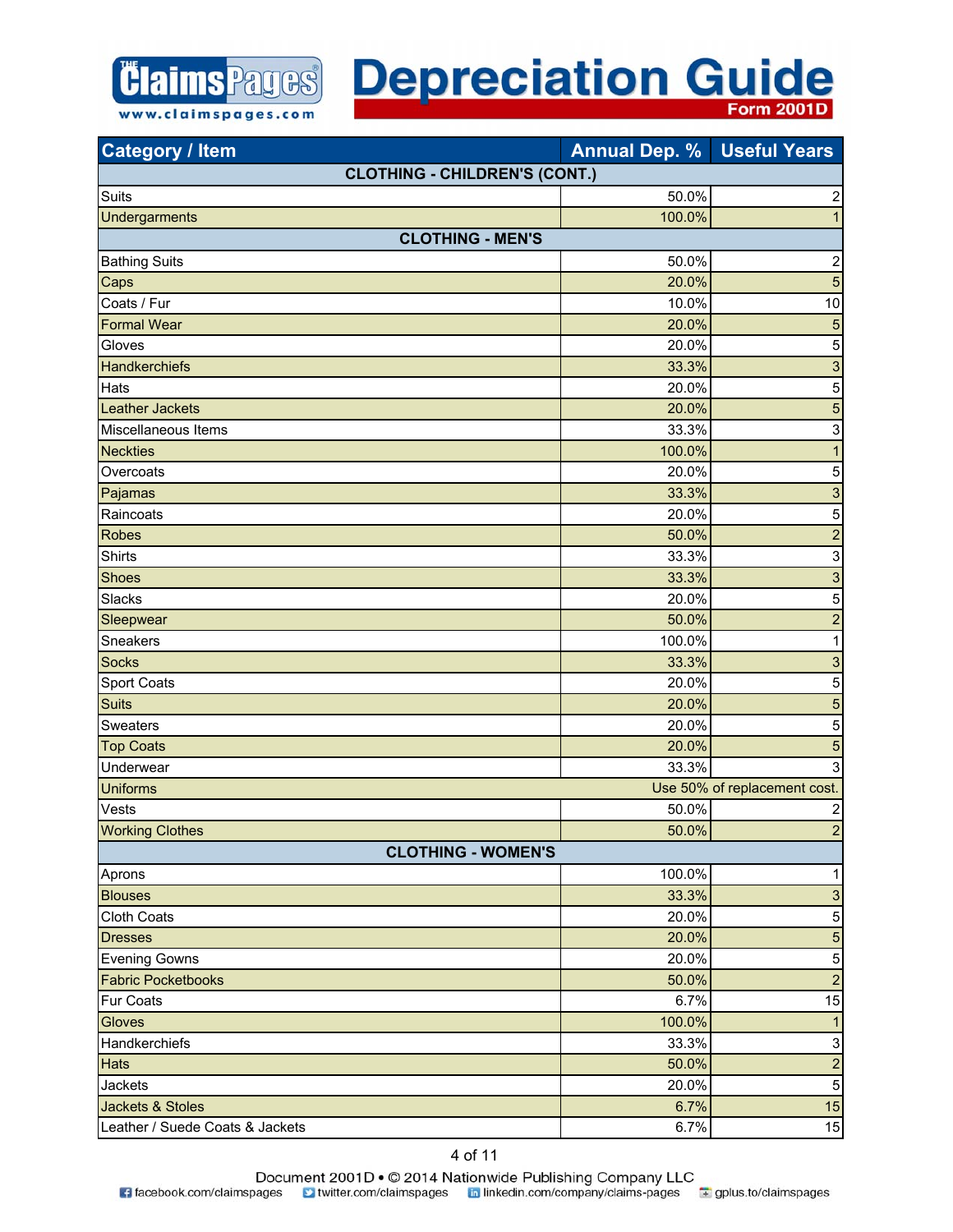

| <b>Category / Item</b>                                                                                        | <b>Annual Dep. % Useful Years</b>                               |                              |
|---------------------------------------------------------------------------------------------------------------|-----------------------------------------------------------------|------------------------------|
| <b>CLOTHING - WOMEN'S (CONT.)</b>                                                                             |                                                                 |                              |
| <b>Leather Pocketbooks</b>                                                                                    | 33.3%                                                           | 3                            |
| Lingerie                                                                                                      | 100.0%                                                          | $\mathbf{1}$                 |
| <b>Night Clothes</b>                                                                                          | 33.3%                                                           | $\mathsf 3$                  |
| Raincoats                                                                                                     | 10.0%                                                           | 10                           |
| Robes - Cotton                                                                                                | 100.0%                                                          | 1                            |
| <b>Robes - Quilted</b>                                                                                        | 33.3%                                                           | 3                            |
| Scarves                                                                                                       | 50.0%                                                           | $\overline{\mathbf{c}}$      |
| <b>Shawls</b>                                                                                                 | 20.0%                                                           | $\overline{5}$               |
| Shoes                                                                                                         | 33.3%                                                           | $\ensuremath{\mathsf{3}}$    |
| <b>Skirts</b>                                                                                                 | 33.3%                                                           | 3                            |
| Slacks                                                                                                        | 33.3%                                                           | $\ensuremath{\mathsf{3}}$    |
| Sleepwear                                                                                                     | 50.0%                                                           | $\overline{\mathbf{c}}$      |
| Sneakers                                                                                                      | 100.0%                                                          | 1                            |
| <b>Socks</b>                                                                                                  | 100.0%                                                          | $\mathbf{1}$                 |
| Suits                                                                                                         | 20.0%                                                           | 5                            |
| <b>Sweaters</b>                                                                                               | 33.3%                                                           | 3                            |
| Swim Wear                                                                                                     | 50.0%                                                           | $\boldsymbol{2}$             |
| <b>Uniforms</b>                                                                                               | 100.0%                                                          | $\mathbf{1}$                 |
| <b>Wedding Gowns</b>                                                                                          |                                                                 | Use 50% of replacement cost. |
| <b>Work Clothing</b>                                                                                          | 50.0%                                                           | $\overline{\mathbf{c}}$      |
| <b>DECORATIVE ITEMS</b>                                                                                       |                                                                 |                              |
| <b>Artificial Flowers &amp; Fruits</b>                                                                        |                                                                 | Use 25% of replacement cost. |
| Decorating (Interior & Exterior)                                                                              | 20.0%                                                           | 5                            |
| Decorations (Christmas / Birthday / Etc.)                                                                     |                                                                 | Use 10% of replacement cost. |
| Use 10% of replacement cost.<br><b>Lithograph Prints</b>                                                      |                                                                 |                              |
| Oil Paintings<br>Use commercial value.                                                                        |                                                                 |                              |
| <b>Ornaments &amp; Decorations</b><br>Use %75 of replacement cost.                                            |                                                                 |                              |
| Vases                                                                                                         |                                                                 | Use commercial value.        |
| <b>DRAPERIES &amp; CURTAINS</b>                                                                               |                                                                 |                              |
| Curtains                                                                                                      | 20.0%                                                           | 5                            |
| <b>Draperies</b>                                                                                              | 10.0%                                                           | 10                           |
| Shades                                                                                                        | 10.0%                                                           | 10                           |
| <b>Traverse Rods</b>                                                                                          | 5.0%                                                            | 20                           |
| Venetian Blinds                                                                                               | 5.0%                                                            | 20                           |
| <b>FLASHLIGHTS</b>                                                                                            |                                                                 |                              |
| Flashlights                                                                                                   | Use actual value or 90% of replacement cost, whichever is less. |                              |
| <b>FOOD SUPPLIES</b>                                                                                          |                                                                 |                              |
| Beverages & Staples                                                                                           |                                                                 | Use replacement cost.        |
| <b>Canned - Commercial or Home</b><br>Use replacement cost or equivalent commercial value, whichever is less. |                                                                 |                              |
| FURNACES INCL. COMPRESSORS OR MOTORS (COAL / GAS / OIL)                                                       |                                                                 |                              |
| Furnaces Incl. Compressors or Motors (Coal / Gas / Oil)                                                       | 50.0%                                                           | 20                           |
| <b>FURNITURE</b>                                                                                              |                                                                 |                              |
| Bentwood Chairs - Rattan or Wicker                                                                            | 20.0%                                                           | 5                            |
| <b>Bookcases</b>                                                                                              | 5.0%                                                            | 20                           |

www.claimspages.com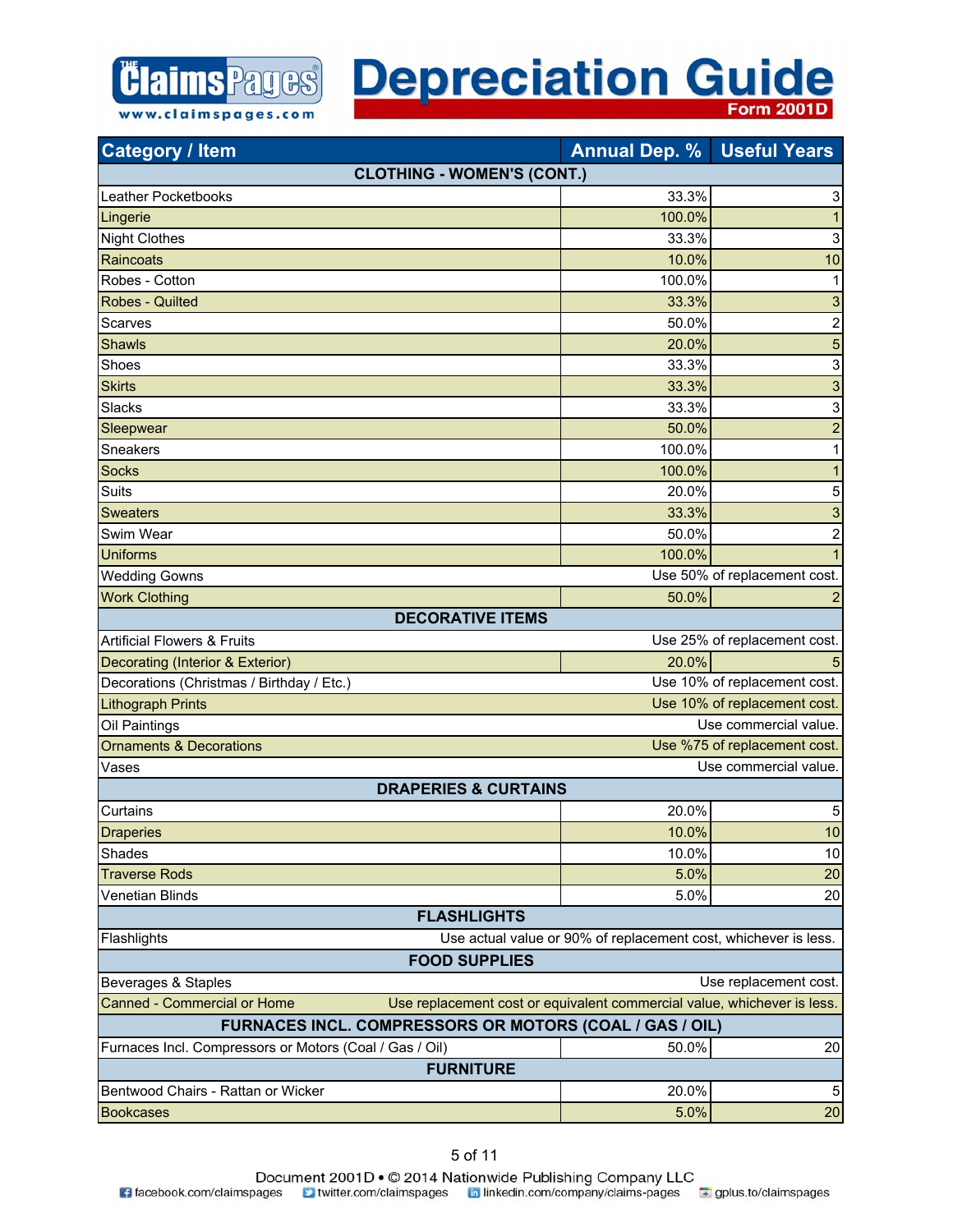

| <b>Category / Item</b>                          | <b>Annual Dep. %</b> | <b>Useful Years</b>                       |
|-------------------------------------------------|----------------------|-------------------------------------------|
| <b>FURNITURE (CONT.)</b>                        |                      |                                           |
| <b>Bookends</b>                                 |                      | Use 10% of replacement cost.              |
| <b>Camel Saddles (Footstools)</b>               | 5.0%                 | 20                                        |
| Card Tables / Chairs (Heavy / Chrome / Plastic) | 10.0%                | 10                                        |
| Children's                                      | 20.0%                | 5                                         |
| <b>Clothes Hamper</b>                           | 20.0%                | 5                                         |
| <b>Desks &amp; Tables</b>                       | 5.0%                 | 20                                        |
| Lawn - Aluminum or Steel                        | 20.0%                | 5                                         |
| Lawn - Fabric                                   | 33.3%                | 3                                         |
| Lawn - Redwood                                  | 10.0%                | 10                                        |
| Lawn - Umbrella                                 | 33.3%                | 3                                         |
| Lawn - Wrought Iron                             | 5.0%                 | 20                                        |
| <b>Miscellaneous Office Furniture</b>           | 5.0%                 | 20                                        |
| <b>Office Cabinets</b>                          | 5.0%                 | 20                                        |
| <b>Office Filing Cases &amp; Files</b>          | 5.0%                 | 20                                        |
| <b>Office Fixtures</b>                          | 5.0%                 | 20                                        |
| Slipcovers                                      | 20.0%                | 5                                         |
| Solid Wood (Expensive)                          | 2.0%                 | 50                                        |
| <b>Upholstered Furniture</b>                    | 10.0%                | 10                                        |
| <b>HOBBIES &amp; SPORTING GOODS</b>             |                      |                                           |
| <b>Archery Equipment</b>                        | 6.7%                 | 15                                        |
| Athletic Equipment (Gloves / Etc.)              | 20.0%                | 5                                         |
| <b>Badminton Equipment</b>                      | 20.0%                | 5                                         |
| <b>Baseball Equipment</b>                       | 10.0%                | 10                                        |
| <b>Basketball Equipment</b>                     | 20.0%                | 5                                         |
| <b>Bicycles</b>                                 | 10.0%                | 10                                        |
| <b>Billiard Balls</b>                           | 10.0%                | 10                                        |
| <b>Billiard Cue Sticks</b>                      | 20.0%                | 5                                         |
| <b>Billiard tables</b>                          | 2.0%                 | 50                                        |
| <b>Binoculars</b>                               | 5.0%                 | 20                                        |
| Boating Equipment & Supplies (Outboard Motors)  | 20.0%                | 5                                         |
| <b>Boats</b>                                    | 10.0%                | 10                                        |
| <b>Bowling Balls</b>                            | 10.0%                | 10                                        |
| <b>Camping Equipment</b>                        | 10.0%                | 10                                        |
| Cards - Playing                                 |                      | Use 25% of replacement cost.              |
| <b>Chess Sets</b>                               |                      | Use 25% of replacement cost.              |
| Coin Collection                                 |                      | Face value or actual numismatic value if. |
| Firearms                                        | 5.0%                 | 20                                        |
| <b>Fishing Equipment</b>                        | 5.0%                 | 20                                        |
| <b>Football Equipment</b>                       | 25.0%                | $\overline{4}$                            |
| Golf Clubs & Equipment                          | 10.0%                | 10                                        |
| <b>Hunting Gear</b>                             | 6.7%                 | 15                                        |
| Ice Skates                                      | 16.7%                | 6                                         |
| <b>Karate Gear</b>                              | 33.3%                | $\mathbf{3}$                              |
| <b>Outboard Motors</b>                          | 10.0%                | 10                                        |
| Racquet Ball Equipment                          | 33.3%                | $\mathbf{3}$                              |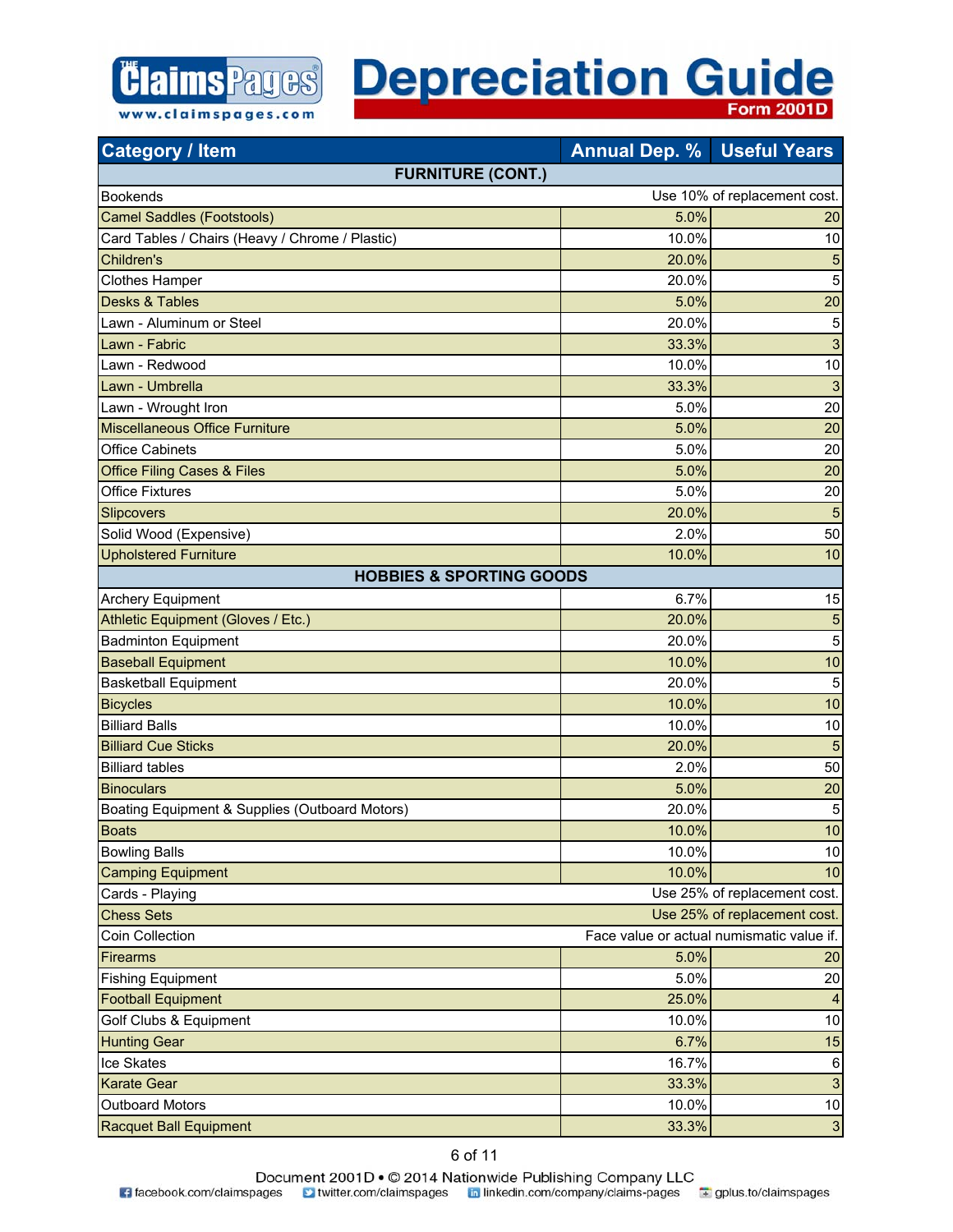

| <b>Category / Item</b>                      | <b>Annual Dep. %</b> | <b>Useful Years</b>        |
|---------------------------------------------|----------------------|----------------------------|
| <b>HOBBIES &amp; SPORTING GOODS (CONT.)</b> |                      |                            |
| <b>Roller Skates</b>                        | 14.3%                | 7                          |
| <b>Running Gear</b>                         | 33.3%                | 3                          |
| Scuba Gear                                  | 10.0%                | 10                         |
| <b>Skiing Equipment</b>                     | 20.0%                | 5                          |
| Soccer Equipment                            | 20.0%                | 5                          |
| <b>Stamp Collections</b>                    |                      | Use full replacement cost. |
| Surfboard                                   | 16.7%                | 6                          |
| <b>Swimming Gear</b>                        | 33.3%                | $\ensuremath{\mathsf{3}}$  |
| <b>Table Tennis Equipment</b>               | 33.3%                | $\ensuremath{\mathsf{3}}$  |
| <b>Tennis Rackets</b>                       | 20.0%                | 5                          |
| <b>Tennis Table</b>                         | 16.7%                | $\,6$                      |
| <b>Volley Ball Equipment</b>                | 20.0%                | 5                          |
| <b>Walking Gear</b>                         | 33.3%                | $\mathsf 3$                |
| <b>Wrestling Gear</b>                       | 33.3%                | 3                          |
| <b>JEWELRY</b>                              |                      |                            |
| <b>Bracelets</b>                            | 5.0%                 | 20                         |
| <b>Broaches</b>                             | 5.0%                 | 20                         |
| Costume Jewelry                             | 20.0%                | 5                          |
| <b>Cuff Links</b>                           | 5.0%                 | 20                         |
| Earrings                                    | 5.0%                 | 20                         |
| <b>Necklaces</b>                            | 5.0%                 | 20                         |
| Other Jeweled or Precious Metal Items       | 5.0%                 | 20                         |
| Pins                                        | 5.0%                 | 20                         |
| Rings                                       | 5.0%                 | 20                         |
| <b>Studs</b>                                | 5.0%                 | 20                         |
| Watches - \$50 or Less                      | 10.0%                | 10                         |
| Watches - More Than \$50                    | 5.0%                 | 20                         |
| <b>KITCHEN EQUIPMENT</b>                    |                      |                            |
| Cast Iron                                   | 5.0%                 | 20                         |
| Chests (Ice / Picnic / Etc.)                | 10.0%                | 10                         |
| Copper                                      | 5.0%                 | 20                         |
| <b>Everyday Dishware</b>                    | 20.0%                | $\sqrt{5}$                 |
| Good Cutlery                                | 5.0%                 | 20                         |
| <b>Heavy Aluminum</b>                       | 5.0%                 | 20                         |
| Miscellaneous Utensils                      | 20.0%                | 5                          |
| <b>Stainless Steel</b>                      | 5.0%                 | 20                         |
| <b>LAMPS</b>                                |                      |                            |
| Bulbs - Sun Lamps Only                      | 33.3%                | $\ensuremath{\mathsf{3}}$  |
| Desk & Floor                                | 10.0%                | 10                         |
| Infrared or Sun                             | 6.7%                 | 15                         |
| Lighting Supplies (Chandeliers / Etc.)      | 5.0%                 | 20                         |
| Shades                                      | 20.0%                | $\mathbf 5$                |
| <b>LAWN EQUIPMENT</b>                       |                      |                            |
| Lawn Rollers                                | 5.0%                 | 20                         |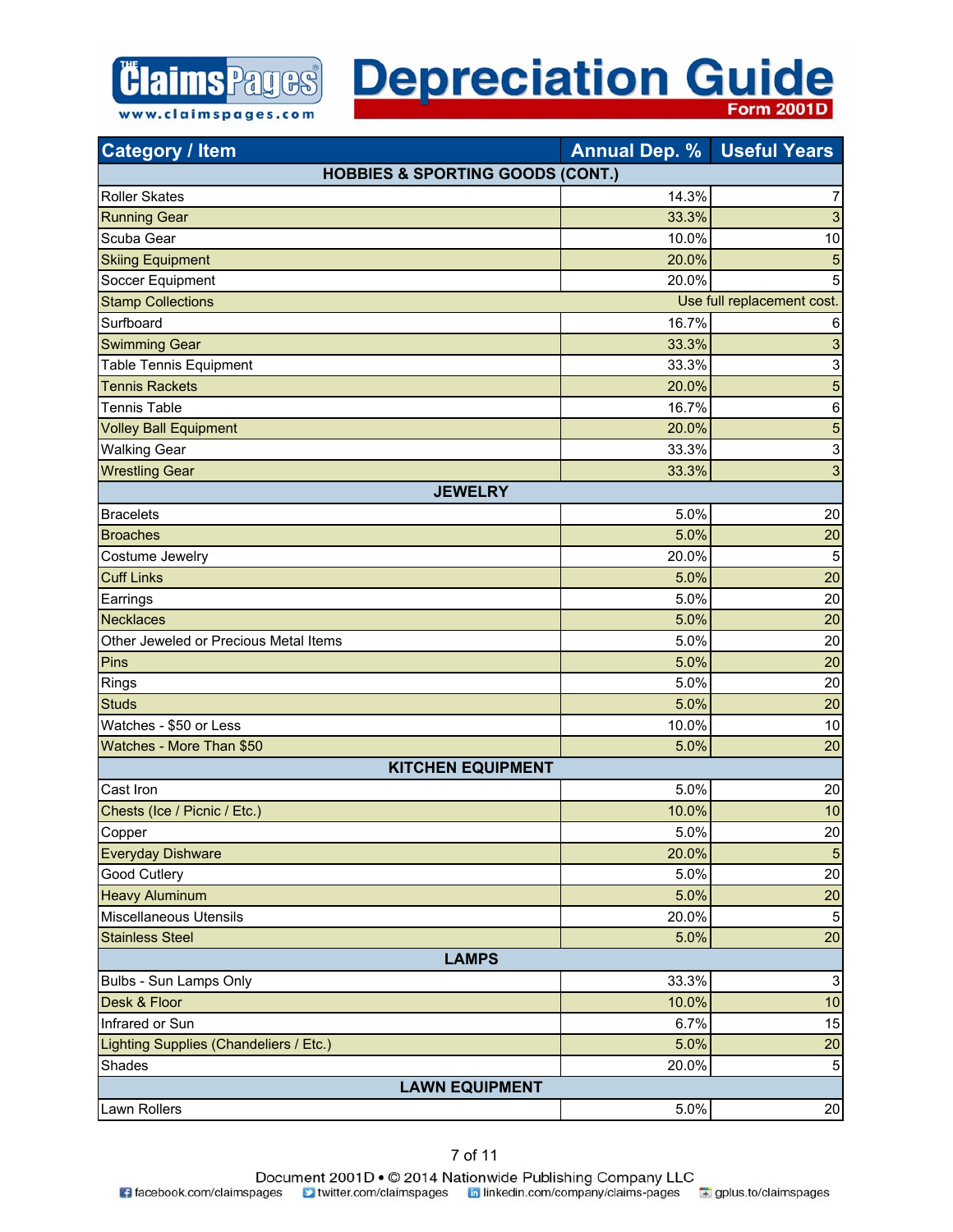| <b>Category / Item</b>                               | <b>Annual Dep. %</b>                                            | <b>Useful Years</b>          |
|------------------------------------------------------|-----------------------------------------------------------------|------------------------------|
| <b>LAWN EQUIPMENT (CONT.)</b>                        |                                                                 |                              |
| <b>Power Mower</b>                                   | 20.0%                                                           | 5                            |
| Push Type Mower                                      | 10.0%                                                           | 10                           |
| <b>Riding Mower</b>                                  | 14.3%                                                           | $\overline{7}$               |
| <b>LINENS</b>                                        |                                                                 |                              |
| <b>Doilies</b>                                       | 5.0%                                                            | 20                           |
| <b>Irish Types</b>                                   | 5.0%                                                            | 20                           |
| Luncheon Sets                                        | 5.0%                                                            | 20                           |
| Miscellaneous Other                                  | 20.0%                                                           | 5                            |
| <b>Napkins</b>                                       | 5.0%                                                            | 20                           |
| <b>Table Clothes</b>                                 | 5.0%                                                            | 20                           |
| <b>LUGGAGE</b>                                       |                                                                 |                              |
| <b>Briefcases</b>                                    | 5.0%                                                            | 20                           |
| <b>Suitcases</b>                                     | 5.0%                                                            | 20                           |
| <b>Trunks</b>                                        | 5.0%                                                            | 20                           |
| <b>MISCELLANEOUS ITEMS</b>                           |                                                                 |                              |
| Aquariums                                            | 5.0%                                                            | 20                           |
| <b>Bric-A-Brac</b>                                   |                                                                 | Use 75% of replacement cost. |
| Crockery / Crystal / Plastic / Pottery               | Use actual value or 90% of replacement cost, whichever is less. |                              |
| Drawing, Mapping, Sketching & Professional Equipment | 5.0%                                                            | 20                           |
| Figurines                                            | Use actual value or 90% of replacement cost, whichever is less. |                              |
| <b>Mirrors</b>                                       | 5.0%                                                            | 20                           |
| Painting (Interior & Exterior)                       | 20.0%                                                           | 5                            |
| Photograph Albums & Pictures                         |                                                                 | Use cost of materials only.  |
| <b>Professional Equipment</b>                        |                                                                 | Use commercial value.        |
| Scrapbooks                                           |                                                                 | Use cost of materials only.  |
| Slide Rule                                           | 4.0%                                                            | 25                           |
| Stationary                                           |                                                                 | Use 90% of replacement cost. |
| <b>MUSIC BOXES</b>                                   |                                                                 |                              |
| <b>Music Boxes</b>                                   | 10.0%                                                           | 10                           |
| <b>MUSICAL INSTRUMENTS</b>                           |                                                                 |                              |
| \$50 - \$250 Cost New                                | 10.0%                                                           | 10                           |
| Over \$250 Cost New, Including Pianos                | 4.0%                                                            | 25                           |
| Under \$50 Cost New                                  | 20.0%                                                           | 5                            |
| <b>OFFICE EQUIPMENT</b>                              |                                                                 |                              |
| <b>Adding Machines</b>                               | 10.0%                                                           | 10                           |
| <b>Addressing &amp; Mailing Machines</b>             | 6.7%                                                            | 15                           |
| <b>Billing Machines</b>                              | 12.5%                                                           | 8                            |
| Binders, Loose-leaf                                  | 5.0%                                                            | 20                           |
| <b>Blueprint Machines</b>                            | 6.7%                                                            | 15                           |
| <b>Bookkeeping Machines</b>                          | 12.5%                                                           | 8                            |
| Calculator                                           | 10.0%                                                           | 10                           |
| Cases - Book & Display                               | 5.0%                                                            | 20                           |
| <b>Check Perforators</b>                             | 10.0%                                                           | 10                           |
| <b>Check Writers</b>                                 | 12.5%                                                           | 5                            |

*<u> Claims Pages</u>* 

www.claimspages.com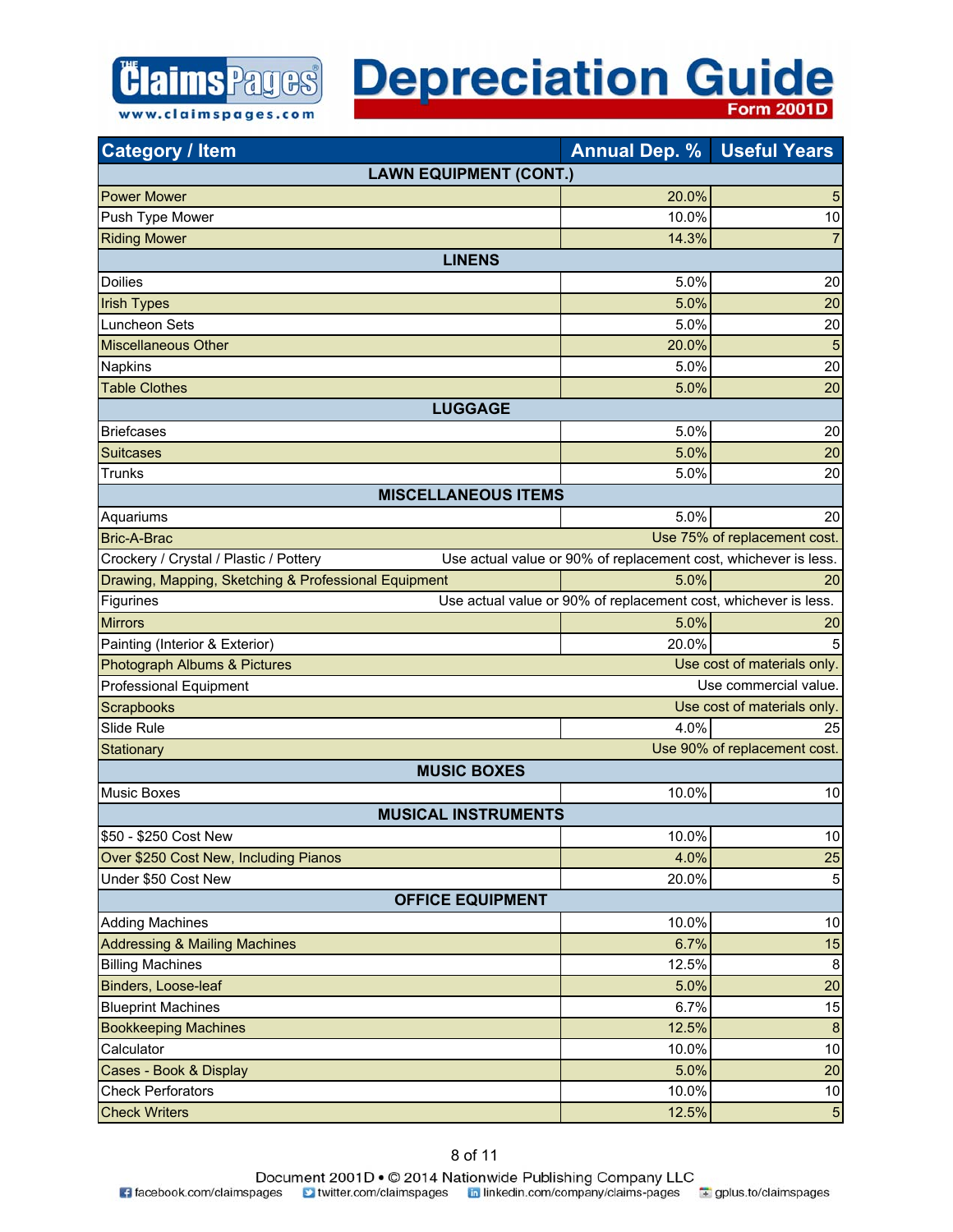

| <b>Category / Item</b>            | <b>Annual Dep. %</b> | <b>Useful Years</b>          |
|-----------------------------------|----------------------|------------------------------|
| <b>OFFICE EQUIPMENT (CONT.)</b>   |                      |                              |
| <b>Dictation Machines</b>         | 10.0%                | 10                           |
| <b>Duplicating Machines</b>       | 10.0%                | 10                           |
| Folding & Sealing Machines        | 10.0%                | 10                           |
| <b>Hospital Equipment</b>         | 6.7%                 | 15                           |
| Lockers                           | 4.0%                 | 25                           |
| <b>Lunch Room Equipment</b>       | 6.7%                 | 15                           |
| Mechanical Equipment              | 12.5%                | 8                            |
| <b>Money Changing Machines</b>    | 10.0%                | 10                           |
| <b>Personal Computers</b>         | 25.0%                | $\overline{\mathbf{4}}$      |
| Photocopiers                      | 8.3%                 | 12                           |
| Printers - Ink Jet                | 20.0%                | 5                            |
| Printers - Laser Jet              | 10.0%                | 10                           |
| Safes & Vaults                    | 2.0%                 | 50                           |
| Scales - Counter & Mail           | 10.0%                | 10                           |
| Telephones - Land Lines           | 6.7%                 | 15                           |
| <b>Telephones - Cell Line</b>     | 20.0%                | 5                            |
| Typewriter - Home                 | 5.0%                 | 20                           |
| <b>Typewriter - Office</b>        | 20.0%                | 5                            |
| <b>Water Coolers</b>              | 10.0%                | 10                           |
| <b>PERSONAL ITEMS</b>             |                      |                              |
| <b>Billfold</b>                   | 20.0%                | 5                            |
| <b>Brushes (Clothes / Hair)</b>   | 5.0%                 | 20                           |
| Cards - Greeting                  |                      | Use 50% of replacement cost. |
| <b>Cigarette Lighter</b>          | 10.0%                | 10                           |
| Cosmetics                         |                      | Use 90% of replacement cost. |
| <b>Dentures</b>                   | 5.0%                 | 20                           |
| Desk & Writing Implements         | 10.0%                | 10                           |
| <b>Eye Glasses</b>                | 10.0%                | 10                           |
| <b>Medicines</b>                  | 33.3%                | 3                            |
| Pen & Pencil Set                  | 10.0%                | 10                           |
| Pocket Knife                      | 5.0%                 | 20                           |
| <b>Smoking Pipes</b>              | 10.0%                | 10                           |
| <b>Toiletries</b>                 |                      | Use 90% of replacement cost. |
| <b>Toothbrush - Electric</b>      | 20.0%                | 5                            |
| Trophies & Awards                 | 4.0%                 | 25                           |
| <b>PHONOGRAPHIC RECORDS</b>       |                      |                              |
| 33 RPM & 45 RPM Stereo            |                      | Use 75% of replacement cost. |
| <b>78 RPM</b>                     |                      | Use 33% of replacement cost. |
| PHOTOGRAPHIC EQUIPMENT & SUPPLIES |                      |                              |
| \$50 or Less Cost New             | 10.0%                | 10                           |
| Over \$50 Cost New                | 5.0%                 | 20                           |
| Photographic Supplies             |                      | Use 75% of replacement cost. |
| <b>PICTURE FRAMES</b>             |                      |                              |
| <b>Picture Frames</b>             | 5.0%                 | 20                           |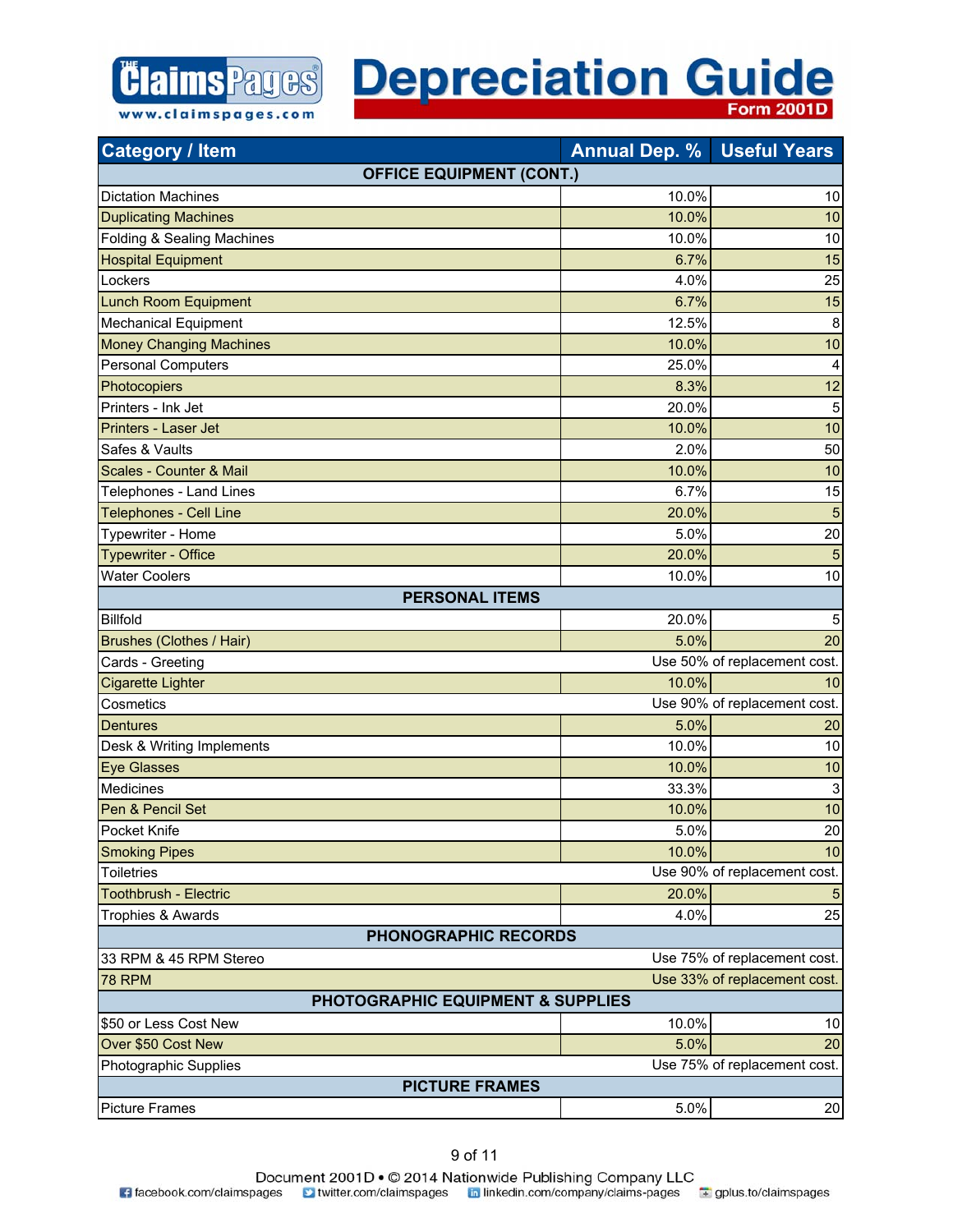#### **Depreciation Guide Form 2001D**

| <b>Category / Item</b>                  | <b>Annual Dep. %</b> | <b>Useful Years</b>          |
|-----------------------------------------|----------------------|------------------------------|
| <b>PLAYGROUND EQUIPMENT</b>             |                      |                              |
| Playground Equipment                    | 20.0%                | 5                            |
| Swing Sets & Other Playground Equipment | $10.0\%$             | 10                           |
| <b>ROOFING</b>                          |                      |                              |
| <b>Asphalt Composition Shingles</b>     | 5.0%                 | 20                           |
| Flat or Built-up                        | 10.0%                | 10                           |
| Metal                                   | 5.0%                 | 20                           |
| <b>Wood Shingles</b>                    |                      | 20 to 30                     |
| <b>SILVERWARE</b>                       |                      |                              |
| Plated                                  | 4.0%                 | 25                           |
| <b>Stainless Steel</b>                  | 5.0%                 | 20                           |
| Sterling                                |                      | Use 90% of replacement cost. |
| <b>STEREO TAPES</b>                     |                      |                              |

www.claimspages.com

Stereo Tapes :: Two factors are involved in depreciation of stereo tapes. Obsolescence is the greatest factor in value reduction as music passes its popularity peak. Dealers advise that a stereo tape reduces 50% in value immediately after it is purchased and the seal is broken. The other factor is deterioration resulting from temperature changes and stretching of the tape after a reasonable playing period. If loss occurs within first three months after purchase date, use 75% of replacement cost. Fourth month and each month thereafter up to 14 months, subtract an additional 5% per month e.g. use 70% for fourth month, 65% for fifth month, use 20% for 14th month and thereafter.

| <b>SUMP PUMPS</b>                    |       |                |
|--------------------------------------|-------|----------------|
| Sump Pumps                           | 10.0% | 10             |
| <b>TOOLS</b>                         |       |                |
| Manual                               | 5.0%  | 20             |
| Power                                | 5.0%  | 20             |
| <b>TOYS</b>                          |       |                |
| <b>Electric Trains</b>               | 10.0% | 10             |
| Games                                | 10.0% | 10             |
| Miscellaneous Toys                   | 50.0% | $\mathbf 2$    |
| Scooter or Tricycle                  | 10.0% | 10             |
| <b>WASTEBASKETS</b>                  |       |                |
| Leather                              | 20.0% | $\sqrt{5}$     |
| Metal                                | 10.0% | 10             |
| Plastic                              | 20.0% | $\mathbf 5$    |
| <b>WIGS (HAIRPIECES)</b>             |       |                |
| $$100 - $250$                        | 10.0% | 10             |
| <b>Over \$250</b>                    | 5.0%  | 20             |
| <b>Under \$100</b>                   | 20.0% | $\mathbf 5$    |
| <b>YARD EQUIPMENT</b>                |       |                |
| <b>Barbecue Grills &amp; Sets</b>    | 12.5% | $\bf 8$        |
| Edger                                | 10.0% | 10             |
| Hedge Clippers & Trimmers - Electric | 14.3% | $\overline{7}$ |
| Hoe                                  | 10.0% | 10             |
| Hose                                 | 10.0% | 10             |
| Ladders                              | 5.0%  | $20\,$         |
| Lawn Edger                           | 14.3% | $\overline{7}$ |